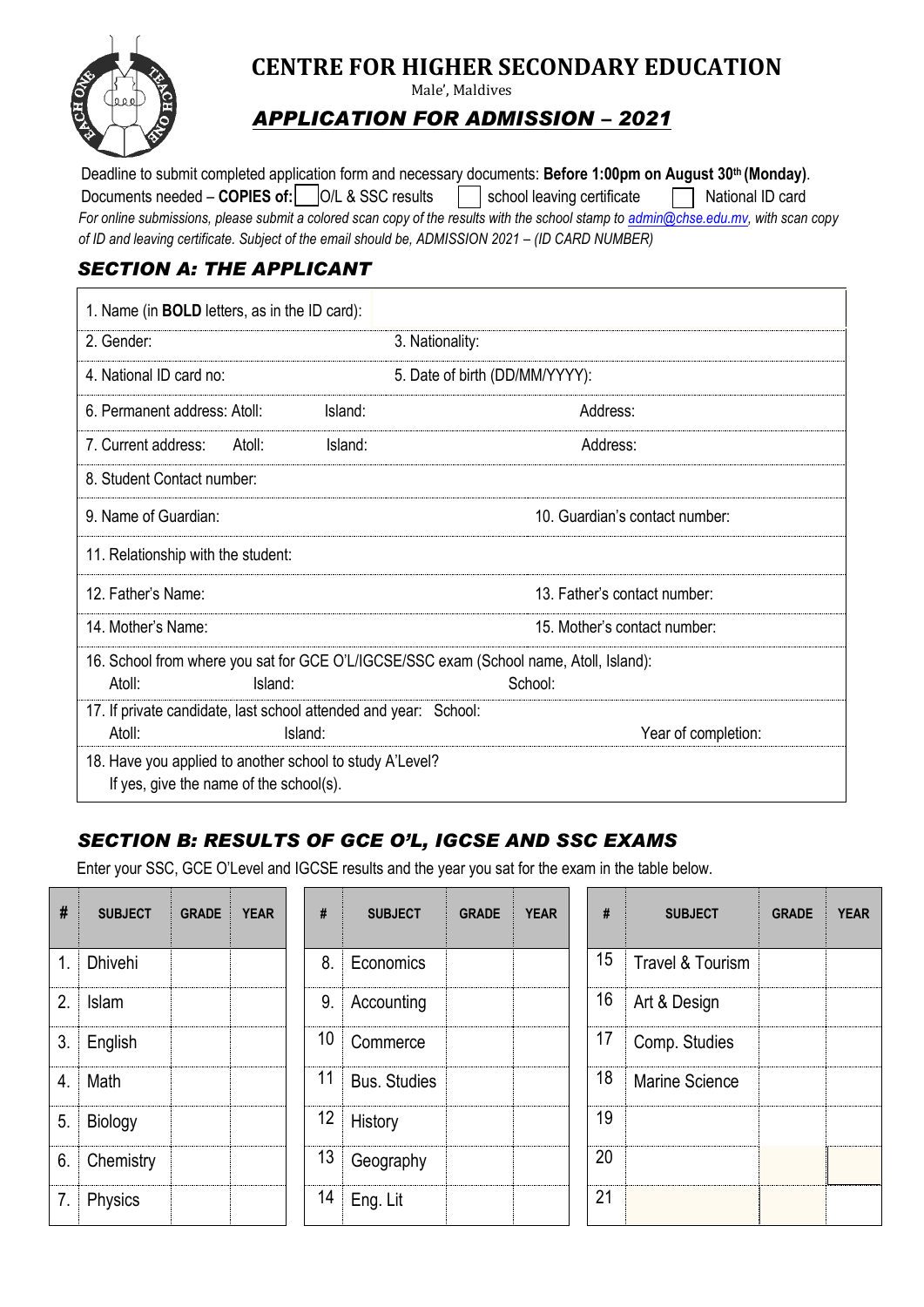### *SECTION C: SUBJECTS TO STUDY AT CHSE*

*Read the "IMPORTANT INFORMATION FOR APPLICANTS 2021" before completing this section.* Write the elective subject combination code you wish to study. Write the most important combination as your first

### **Elective subject:**

choice.

| <b>Choice</b>                                  | 1 <sup>st</sup> choice | 2 <sup>nd</sup> choice |
|------------------------------------------------|------------------------|------------------------|
| <b>Combination Code:</b> (choose from Table 2) |                        |                        |

### **English as an optional subject:**

Please  $\blacktriangleright$  the optional subject you would like to do. You are NOT required to take an optional subject if you do not wish to study one

| <b>Subject</b> |  |
|----------------|--|
| <b>CPE</b>     |  |
| CAE            |  |

### *OR*

### *Four Elective subjects*

If your points are 93 and above, you can select one of the following combinations instead of the above. *Also be informed that the subject MATH in these combinations will be held out of the regular time.* Please  $\vee$  the combination you would like to take.

| ν<br>۰. | $\mathcal{L}_{\mathcal{L}}$ |
|---------|-----------------------------|
|         |                             |

### *SECTION D: DECLARATION BY THE APPLICANT*

I hereby declare that the information given herein is true and that, if selected, I will abide by all the rules and regulations stipulated by the Ministry of Education and the Centre for Higher Secondary Education.

Signature of applicant: …………………………………………………

Date: …………………………………..........

### *SECTION E: DECLARATION BY THE PARENT/GUARDIAN*

I hereby attest that the information given herein is true. I am aware of the Student Regulations stipulated by the Ministry of Education and the Centre for Higher Secondary Education. I accept the responsibility for the applicant's conduct at CHSE and request the applicant be admitted to CHSE in the year 2021.

Name of parent/guardian: ………………………………………………… ID card No.: ……………… Relationship with student:………………… Date:……………………………………................... Signature: …………………………………..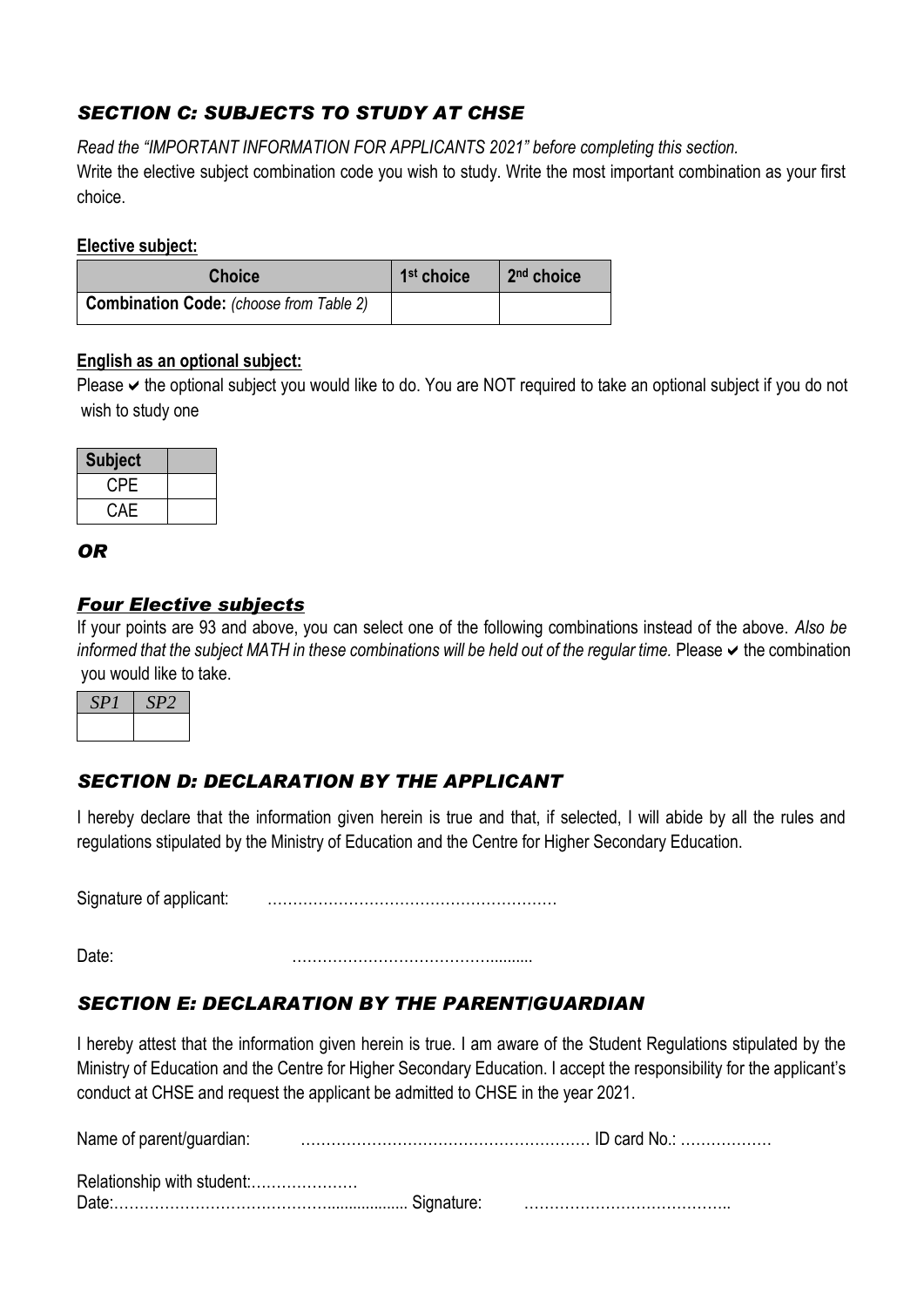# *IMPORTANT INFORMATION FOR APPLICANTS 2021*

# *ELIGIBILITY CRITERIA*

Applicants should:

- have achieved passes ('A\*', 'A', 'B' or 'C' Grade) in a total of five subjects at GCE O/L, IGCSE and SSC examination taken after 1st May 2018. These five passes should include passes in either Dhivehi or Islamic Studies and minimum 2 subjects from the same stream.
- be well-disciplined. Student's conduct given in the leaving certificate of the former school and any other reports of conduct (if required) obtained by this Centre would be considered when granting admission into CHSE.
- not have reached the age of 18 by February of the year of admission to CHSE.
- not be married or have had marital commitment in the past.
- not be admitted or have been enrolled to study for higher-secondary education in any government school or institution.

# *SELECTION CRITERIA*

If the number of eligible applicants exceeds the available slots, a score will be calculated for each applicant, which will be used to make the selection. The score is calculated for 8 subjects (4 compulsory subjects + 4 other subjects with highest result) according to the following criteria.

| Grade | * | ۳<br>Б |  |
|-------|---|--------|--|
| Point | N |        |  |

The applicants with the highest score will be selected first, followed by the next highest and so on until all the available slots are filled.

# *CHOOSING SUBJECTS TO STUDY AT CHSE*

- ❖ **DHIVEHI AND ISLAMIC STUDIES:** Dhivehi and Islamic studies are taught for the national Higher Secondary School Certificate (HSC) curriculum and it is **compulsory** for local students to attend all the classes and sit all school examinations within the two years.
- ❖ **IGCSE O'LEVEL ENGLISH:** This is compulsory for students who did not pass in O'Level English (below 'C' grade). Students will be required to sit the examination at the end of grade 11.
- ❖ **ELECTIVE SUBJECTS:** These are subjects (Table 1) that are taught for International Advanced Level curriculum of Edexcel International, UK. It is offered as combinations of **three** (Table 2) or **four** (Table 3) subjects. Prerequisite for elective subjects is an O'Level pass (A to C grade) in the subjects you wish to take.
- ❖ Science stream students can change to Arts or Commerce stream depending on the subjects they have done in O level. *Eg*. *A science stream student who got an A and above in OL English can opt to change to Arts stream*

| <b>SCIENCE STREAM SUBJECTS</b> | <b>COMMERCE STREAM SUBJECTS</b> | <b>ARTS STREAM SUBJECTS</b> |
|--------------------------------|---------------------------------|-----------------------------|
| Biology (BIOL)                 | Accounting (ACCT)               | History (HIST)              |
| Chemistry (CHEM)               | <b>Business Studies (BUSS)</b>  | Economics (ECON)            |
| Physics (PHYS)                 | Economics (ECON)                | Mathematics (MATH)          |
| Mathematics (MATH)             | Mathematics (MATH)              | English Language (ENGL)     |
| English Language (ENGL)        | English Language (ENGL)         | English Literature (LIT)    |
| English Literature (LIT)       | English Literature (LIT)        |                             |

#### *Table 1: Elective subjects offered in each stream*